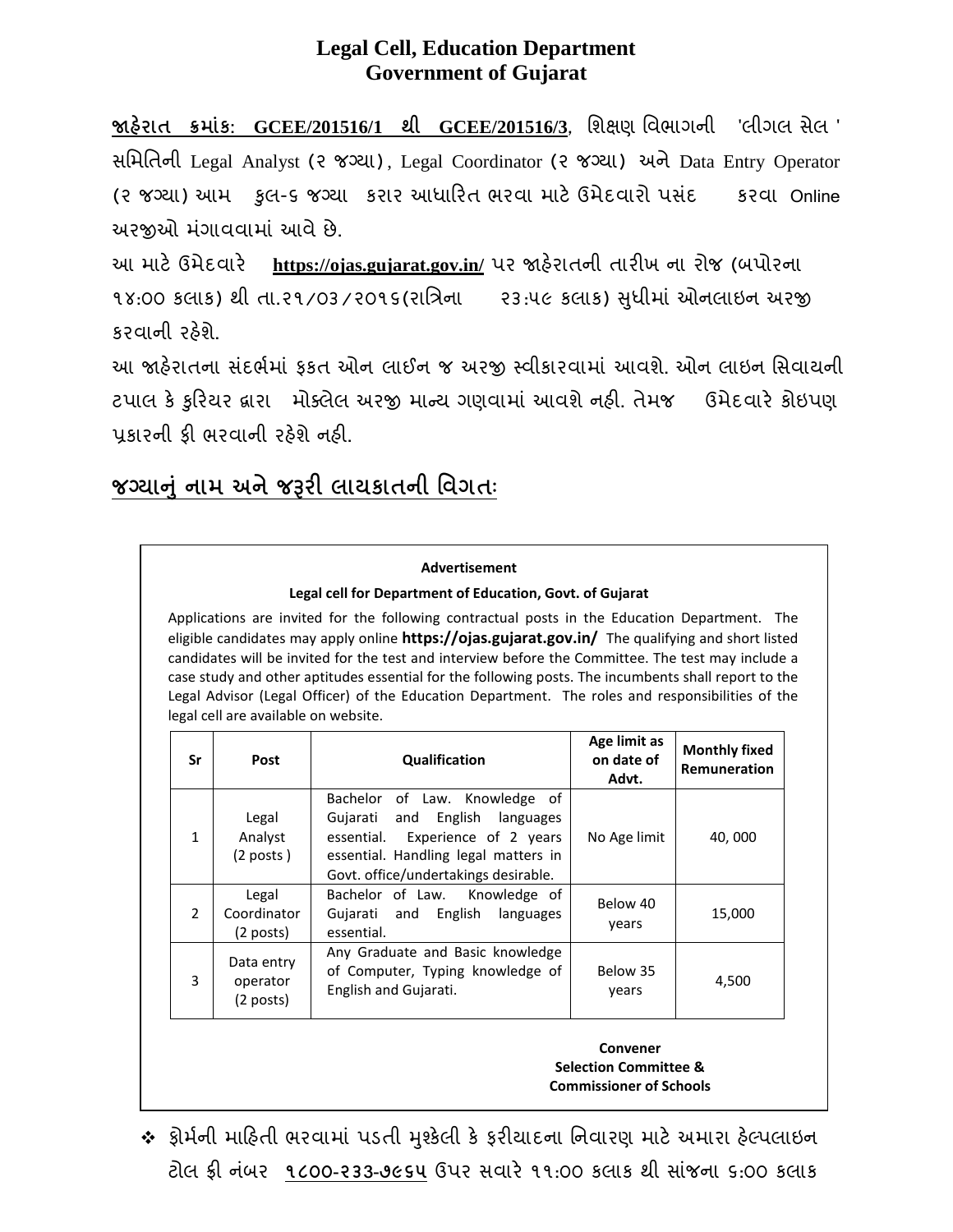સુધીમાં જાહેર રજા સિવાયના દિવસોમાં સંપર્ક કરવો. ટેકનીકલ કરીચાદ માટે https://ojas.gujarat.gov.in/ વેબસાઇટ પર દર્શાવેલ નંબર પર સંપર્ક કરવો.

## **Online અર� કરવાની ર�તઃ**

આ �હ�રાતના સ ંદભર્મા િશક્ષણિવભાગ દ્વારા ઓન લાઈન જ અર� સ્વીકારવામાં આવશે.

ઉમેદવાર જાહેરાતની તારીખે બપોરના ૧૪.૦૦ કલાકથી તા. ૨૧ -૦૩-૨૦૧૬, રાત્રિના ૨૩.૫૯ કલાક સુધીમાં https://ojas.gujarat.gov.in/ પર અરજી કરી શકશે. ઉમેદવારે અરજી કરવા માટે નીચે મુજબના Steps (૧) થી (૨૦) અનુસરવાના રહેશે. Confirmation Number મળ્યા પછી જ અરજી માન્ય ગણાશે.

- (૧) સૌ પ્રથમ **https://ojas.gujarat.gov.in/** પર જ�ું
- (૨) Apply On line પર Click કર�ું
- (૩) જે જગ્યા માટે અરજી કરવાની હોય તેના ઉપર click કરવાથી જગ્યાની વિગતો મળશે.
- (૪) તેની નીચેApply Now પર Click કરવાથી Application Format દ�ખાશે. Application Format માં સૌ પ્રથમ "Personal Details" ઉમેદવારે ભરવી. (અહીં લાલ ફંદરડી (\*) નિશાની હોય તેની વિગતો ફરજીયાત ભરવાની રહેશે.)
- (૫) Personal Details ભરાયા બાદ Educational Details ભરવા માટ� Educational Details પર click કર�ું અનેપોતાની શૈક્ષ�ણક િવગતો ઉમેરવી.
- (૬) Additional Qualification પર "click" કર� Additional Qualification ભરવી.
- (૭) Experience Details પર "click" કર�ું અનેExperience Details ભરવી. વ�ુExperience ઉમેરવા માગતા હોવ તો Add. More Exp.પર "click" કરી Details ભરવી.
- (૮) Additional Information પર "click" કર� ત્યાં મા�હતી ભરવી.
- (૯) તેની નીચે"Self-Declaration" માં Yes / No પર click કર�ું
- (૧૦) હવે save પર "click" કરવાથી તમારો Data Save થશે. અહીં ઉમેદવારનો Application Number Generate થશે. જે ઉમેદવારે સાચવીને રાખવાનો રહેશે અને હવે પછી આ જાહેરાતના સંદર્ભમાં શિક્ષણવિભાગ સાથેના કોઈ પણ પત્ર વ્યવહારમાં દશાર્વવાનો રહ�શે.
- (૧૧) જો આપની અરજીપત્રકમા કોઇ સુધારા-વધારા કરવાના હોય તો Edit Application માં જઇને કરી શકાશે, આ �િવધા ુ અર� Confirm કરતાં પહ�લા ઉપલબ્ધ છે. એક વખત અર� Confirm થઇ ગયા પછ�/બાદ આ �િવધા ુ ઉપલબ્ધ રહેશે નહી.
- (૧૨) હવેપેજના ઉપરના ભાગમાં upload photo પર click કરો અહ� તમારો Application Number type કરો અનેતમાર� Birth Date type કરો. ત્યારબાદ ok પર click કરો અહી Photo અને Signature upload કરવાના છે. (ફોટાનું માપ ૫ સે.મી. ઉંચાઇ અને 3.5 સે.મી પહોળાઈ અને Signature નું માપ ૨.૫ સે.મી. ઉંચાઇ અને ૭.૫ સે.મી પહોળાઈ રાખવી) (Photo અને Signature upload કરવા સૌ પ્રથમ તમારો Photo અને Signature.jpg Format માં (10 KB) સાઇઝ થી વધારે નહી તે રીતે Computer માં હોવા જોઇએ.) "Browse" Button પર click કરો હવે Choose File ના સ્ક્ર�નમાંથી � ફાઇલમાં jpg Format માં તમારો Photo Store થયેલ છેતેફાઇલનેત્યાંથી Select કરો અને"Open Button" નેclick કરો હવે"Browse Button" ની બા�ુમાં "Upload Button" પર Click કરો હવેબા�ુમાં તમારો Photo દેખાશે. હવે આજ રીતે Signature પણ upload કરવાની રહશે.
- (૧૩) હવેપેજના ઉપરના ભાગમાં "Confirm Application" પર click કરો અને"Application Number" તથા Birth Date Type કયાર્ બાદ Ok પર click કરવાથી બે(૨) બટન ૧: Application Preview ૨: Confirm Application દ�ખાશે. ઉમેદવારે Show Application Preview પર click કરી પોતાની અરજી જોઈ લેવી. અરજીમાં સુધારો કરવાનો જણાય તો Edit Application ઉપર click કરીને સુધારો કરી લેવો. અરજી confirm કર્યા પહલા કોઇપણ પ્રકારનો સુધારો અર�માં કર� શકાશે. પરં�ું **અર� confirm થઇ ગયા બાદ અર�માં કોઇપણ �ધારો ુ થઇ શકશેનહ�.** જો અર�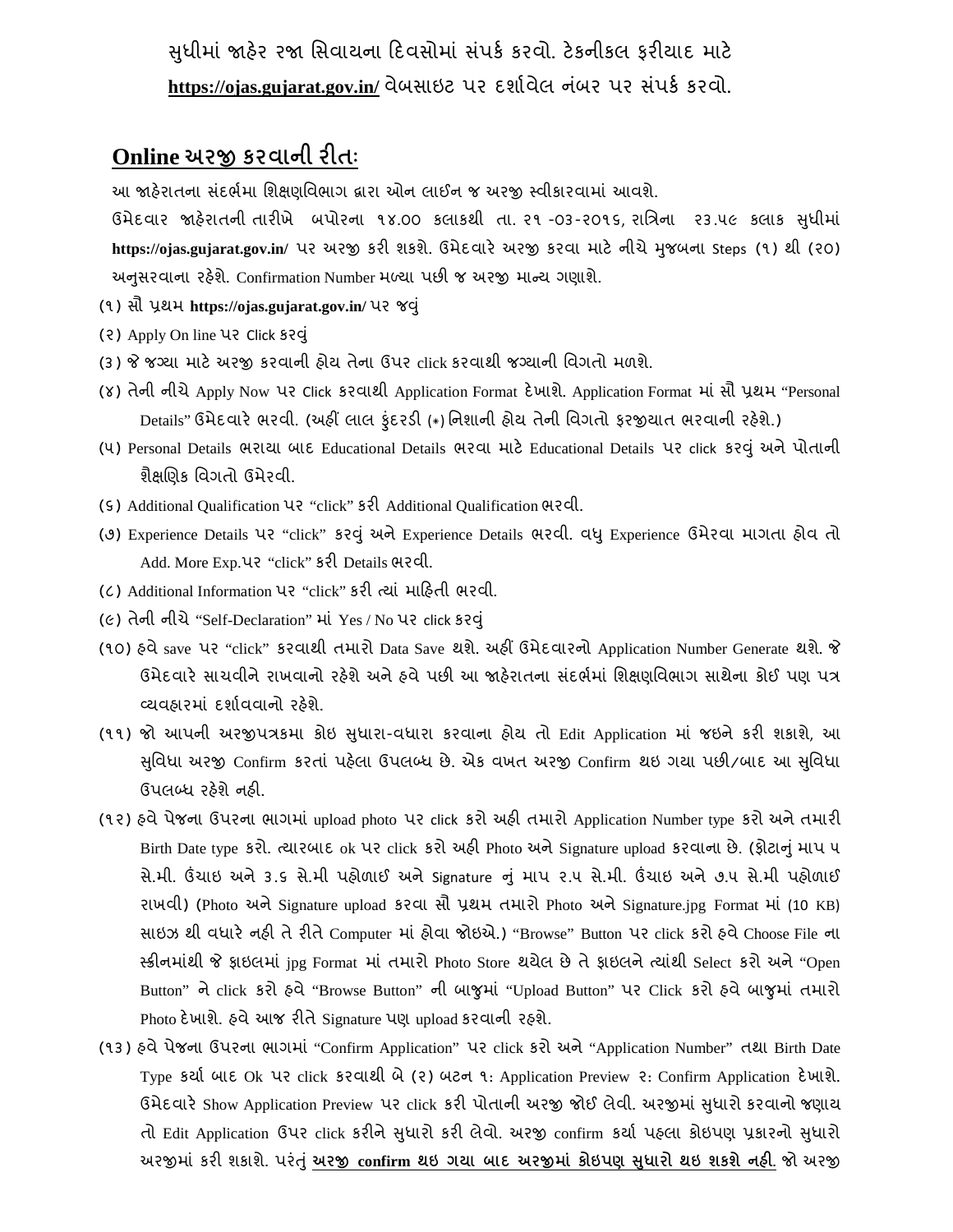�ધારવાની ુ જ�ર ન જણાય તો જ Confirm Application પર click કર�.ું Confirm Application પર click કરવાથી ઉમેદવારની અર� િશક્ષણિવભાગ દ્વારા online સ્વીકાર થઈ જશે. અહ� "Confirmation Number" Generate થશે. � હવે પછીની બધી જ કાર્યવાહી માટે જરૂરી હોઈ, ઉમેદવારે સાચવવાનો રહેશે. Confirmation Number સિવાય કોઇપણ પત્રવ્યવહાર કરી શકાશે નહી.

- (૧૪) અરજીપત્રક (ડાઉનલોડ કરેલું) ની નકલ અને જરૂરી બધા જ પ્રમાણપત્રોની(જાહેરાતમાં દર્શાવેલ) સ્વયં પ્રમાણિત નકલ શિક્ષણવિભાગ દ્વારા મંગાવવામાં આવે ત્યારે શિક્ષણવિભાગની કચેરીએ મોકલવાના રહેશે.
- (૧૫) જો અરજીમાં આપે મોબાઇલ નંબર આપેલ હશે તો અરજી confirm થયેથી તુરત જ આપને અરજીમાં દર્શાવેલ મોબાઇલ નંબર ઉપર SMS મળશે. આપના મોબાઇલ નંબર ઉપર શિક્ષણવિભાગ દ્વારા આ જાહેરાત સંદર્ભે SMS થી �ણ કરવામાં આવશે.
- (૧૭) દરેક જાહેરાત માટે ઉમેદવારે એક જ અરજી કરવી. આમ છતાંયે સજંગોવસાત જો કોઈ ઉમેદવારે એકથી વધુ અરજી કરેલ હશે તો છેલ્લી કન્ફર્મ થયેલ માન્ય ગણાશે અને અગાઉની અરજી રદ ગણવામાં આવશે.
- (૧૮) ઉમેદવારોને ખાસ જણાવવાનું કે, અરજીપત્રક તથા પ્રમાણપત્રોની ચકાસણી દરમ્યાન કોઇ ઉમેદવાર, આ જગ્યા ના સુચિત ભરતી નિયમો, તથા જાહેરાતની જોગવાઇઓ મુજબ લાયકાત ધરાવતા નથી તેમ માલૂમ પડશે તો તેમની ઉમેદવારી કોઇ પણ તબકકેરદ કરવામાં આવશે.
- (૧૯) �હ�રાતની અન્ય વ�ુિવગતો **[https://ojas.gujarat.gov.in](https://ojas.gujarat.gov.in/)** વેબસાઇટ ઉપર જોવા મળશે. વેબસાઇટની િવગતો જોયા વિના ઉમેદવાર અરજી કરશે અને અરજીમાં કોઈ માહિતી / વિગતો આપવામાં આવશે નહી કે અધૂરી આપવામાં આવશે કે જાહેરાતની સૂચનાઓ મુજબ આપવામાં આવશે નહિ તો તેની જવાબદારી જે તે ઉમેદવારની રહેશે અને આ અંગે પાછળથી કોઇ ફરિયાદ કે રજૂઆત શિક્ષણવિભાગ દ્વારા ધ્યાનમાં લેવામાં આવશે. નહિ.
- (૨૦) શિક્ષણવિભાગ સાથેના પત્રવ્યવહારમાં ઉમેદવારે તેઓના ફોરવડીંગ પત્રમાં તેઓનું નામ, જગ્યાનું નામ દર્શાવવાનું રહેશે.

### **Annexure A**

#### **Role of the legal cell will include:**

- a. The legal analysts shall play a meaningful role in drafting counter affidavits. They are responsible for not only in filling Government reply and appearances in count, but also in taking leading role in the interest of the government.
- b. The legal cell ensure that incomplete briefs of remarks are not forwarded from the department as well as HOD's. The matter shall be reported to the concerned authorities.
- c. It is the prime responsibility of the cell to ensure that proper records are kept for each and every case of high court and tribunal. All the petitions are retained in an apple pie order and tally with what have been filed in courts.
- d. The legal cell is expected to discharge its obligations with a sense of responsibility towards the court as well as to Government.
- e. If unjustifiable concessions are made on uses of facts without proper obtaining instruction and authorization at any level up to DEO, DPEO or autonomous bodies, the matter will be reported to the department immediately and remedial action would be followed.
- f. The cell shall be responsible for reviewing all pending cases and filtering the frivolous and vexatious matters from the meritorious ones.
- g. Cases will be grouped and categorized with the nature of prayers.